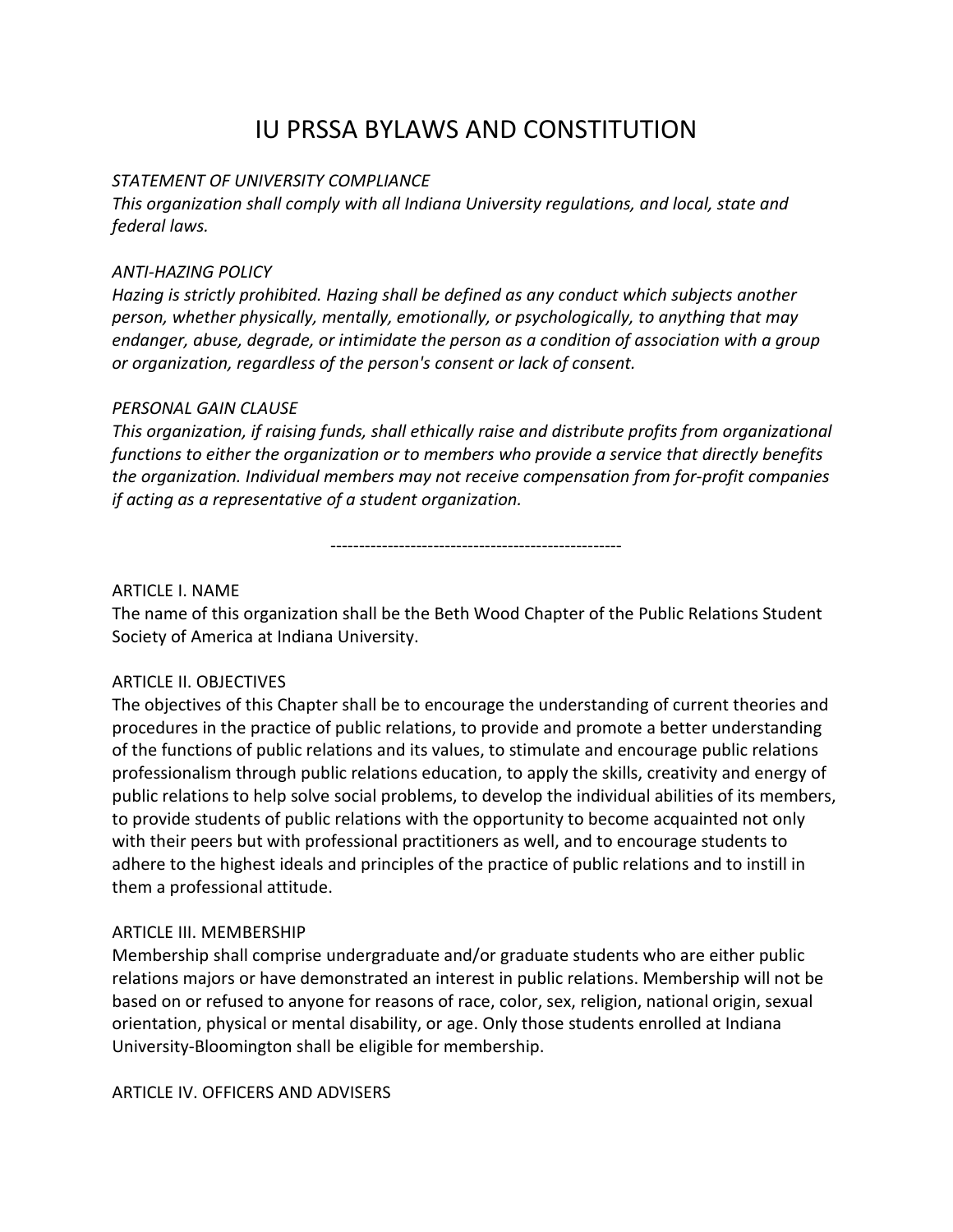The officers of this Chapter shall be President, Vice President, Secretary, Treasurer, Public Relations Director, Historian, National Assembly Delegate and Alternate Delegate, and other officers as deemed necessary by the Chapter. The offices of Treasurer and Secretary may be combined. In addition, the National Assembly Delegate and Alternate delegate may simultaneously hold another office within the Chapter. Election of officers and advisers shall be held before April 15 each year, with those elected assuming office the following June 1 for one calendar year. Other Chapter officers may be elected to handle local needs. One-third of the dues-paying membership of the Chapter shall constitute a quorum. A simple majority vote of the quorum is required for election to office.

## ARTICLE V. DUTIES OF OFFICERS

The duties of the President, Vice President, Historian, Secretary, Treasurer (or Secretary-Treasurer), Public Relations Director shall be such as usually pertain to the offices they hold, as described in Article XII, Section 6(b) of PRSSA National Bylaws.

# ARTICLE VI. FACULTY ADVISER

The Chapter shall elect or ratify annually, before April 15, for a one-year (renewable) period the Faculty Adviser who is a Member or Associate Member of PRSA . S/he shall teach at least one of the public relations courses required for the establishment of a PRSSA Chapter. The Faculty Adviser shall be recognized as the official faculty representative in and to the Chapter, and shall act as the official link between the student Chapter and the Public Relations Society of America. The elected Faculty Adviser shall assume office on June 1.

# ARTICLE VII. PROFESSIONAL ADVISER

The Chapter shall elect or ratify annually, before April 15, for a one-year (renewable) period one or two Professional Advisers who are Members of the Public Relations Society of America, at least one of whom must be a Member who has at least five (5) years of professional public relations experience or is Accredited, who shall represent the practice rather than the academic. Professional Advisers must be members in good standing of the PRSA Chapter sponsoring the Chapter application and may not be associate members. To facilitate the students' election of Professional Advisers, the officers of the sponsoring PRSA Chapter shall nominate eligible members of their Chapter annually as possible Professional Advisers and submit the names to the student group for ratification. While the PRSSA Chapter is not obliged to choose the submitted nominees, any Professional Advisers elected annually must be Members of PRSA and must agree to volunteer his or her time for the betterment of the students and the student Chapter. The elected Professional Adviser(s) shall assume office on June 1.

## ARTICLE VIII. MEETINGS

The Chapter shall meet at least once during each month that school is in session at a designated location within the campus community.

ARTICLE IX. NATIONAL DUES